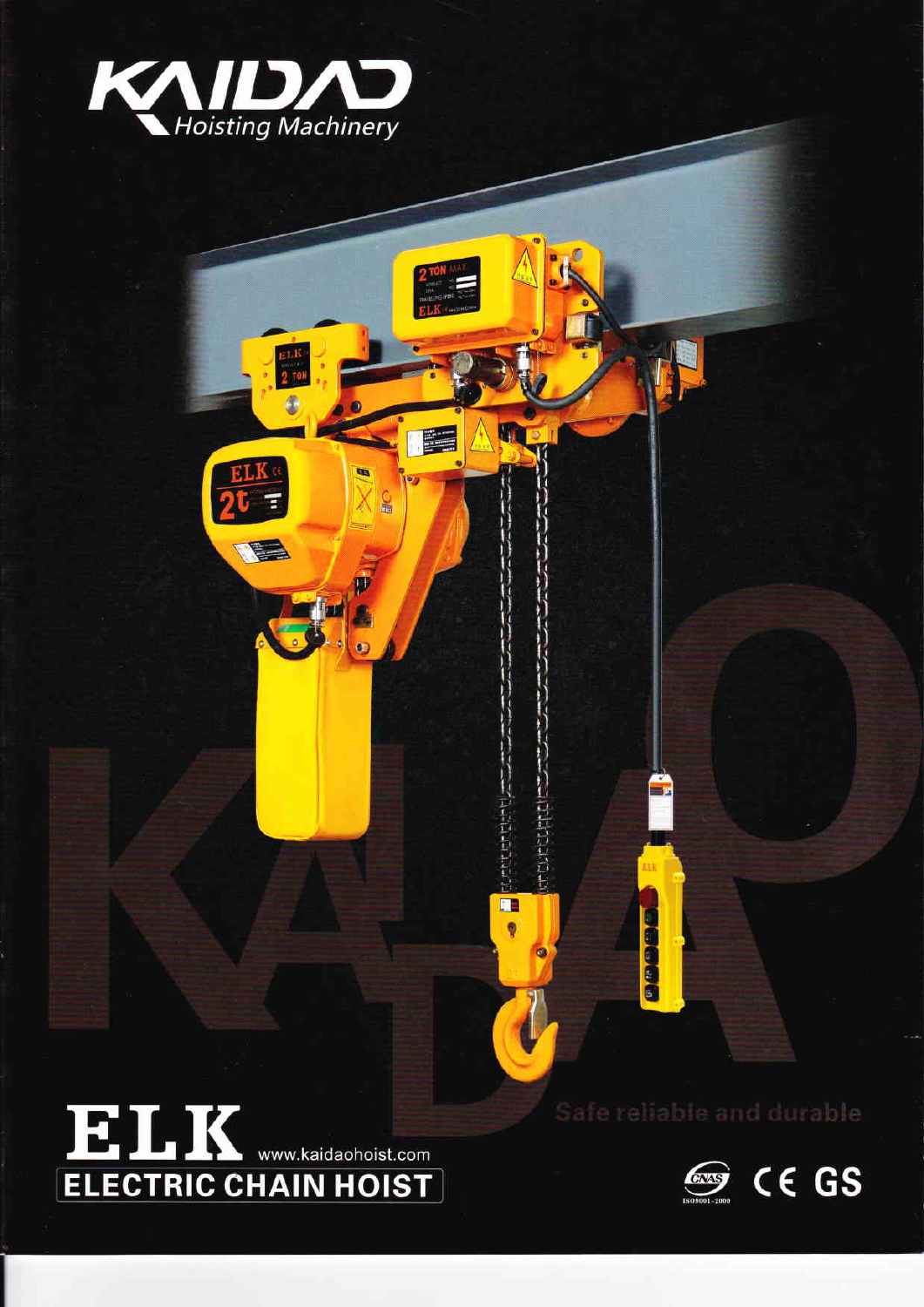## **ELK**



### 500Kg-5t

>> Shell: Light aluminum alloy shell shall be adopted which is light but hard and fit for the use in the terrible work environment with a high heat dissipation rate and all tightness design.

> Inverse phase sequence protecting device: it is the special electrical installation which control the circuit not to work in case of wiring error in the power supply.

>> Limit switch: The limit switch device is installed where the weight is lifted on and off to make the motor to stop automatically so as to prohibit the chains from exceeding for safety,

>> 24V/36V device: it is used to prohibit the emergencies from occurring in case of the leakage in the switch.

>> Side magnetic braking device: This device shall realize the instant brake in case of the power dump, > Chain bag: It shall be light, handsome and durable.

>> Chain: The chain shall adopt the imported FEC80 ultra heat-treatable steel alloy chain,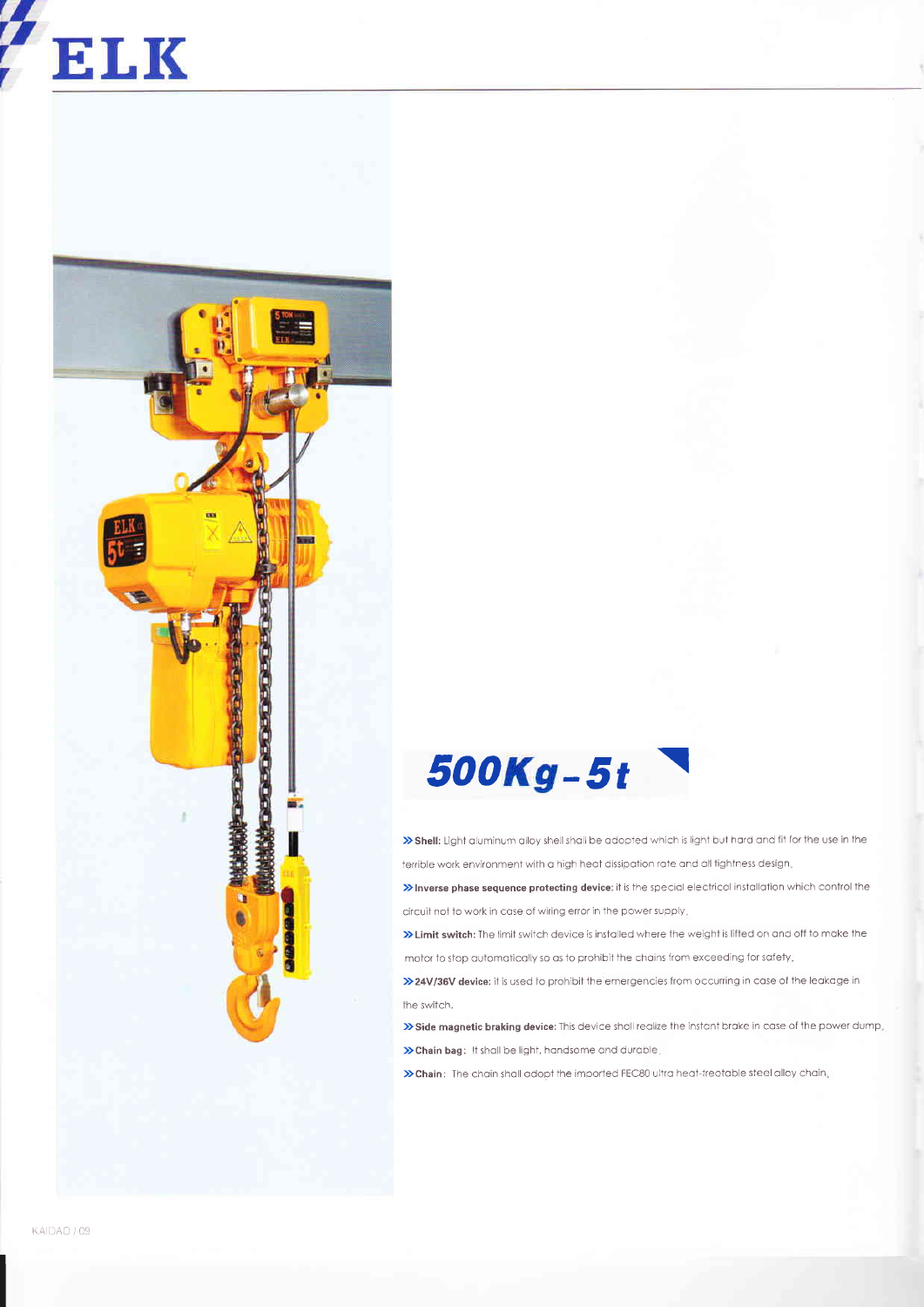#### www.kaidaohoist.com

#### ZHEJIANG KAIDAO HOISTING MACHINERY CO., LTD.







#### **Hoist with Hook**

#### ●Technical Parameters

| Type             | Capacity<br>(Ton) | <b>Lifting Height</b><br>(m) | <b>Lifting Speed</b><br>(m/min) | Lifting motor |                              |        |                | Operating motor     |               |                              |                            |        |                | I-Beam              |      |  |
|------------------|-------------------|------------------------------|---------------------------------|---------------|------------------------------|--------|----------------|---------------------|---------------|------------------------------|----------------------------|--------|----------------|---------------------|------|--|
|                  |                   |                              |                                 | Power<br>(Kw) | Rotation<br>speed<br>(r/min) | Phases | Voltage<br>(V) | Frequency<br>(Hz/s) | Power<br>(Kw) | Rolation<br>speed<br>(r/min) | Operating speed<br>(m/min) | Phases | Vollage<br>(V) | Frequency<br>(Hz/s) | (mm) |  |
| <b>HKD00501S</b> | 0.5               | 3/9                          | 6.8                             | 0:75          | 1440                         | 3      | 200-480        | 50                  |               |                              |                            |        |                |                     |      |  |
| <b>HKD0102S</b>  |                   | 3/9                          | 3.4                             | 0.75          | 1440                         | 3      | 200-480        | 50                  |               |                              |                            |        |                |                     |      |  |
| <b>HKD0101S</b>  |                   | 3/9                          | 6.6                             | 1.5           | 1440                         | 3      | 200-480        | 50                  |               |                              |                            |        |                |                     |      |  |
| <b>HKD01501S</b> | 1.5               | 3/9                          | 8.8                             | 3.0           | 1440                         | 3      | 200-480        | 50                  |               |                              |                            |        |                |                     |      |  |
| <b>HKD0201S</b>  | $\overline{c}$    | 3/9                          | 6.6                             | 3.0           | 1440                         | 3      | 200-480        | 50                  |               |                              |                            |        |                |                     |      |  |
| <b>HKD0202S</b>  | $\overline{2}$    | 3/9                          | 3.3                             | 1.5           | 1440                         | 3      | 200-480        | 50                  |               |                              |                            |        |                |                     |      |  |
| <b>HKD02501S</b> | 2.5               | 3/9                          | 5.4                             | 3.0           | 1440                         | 3      | 200-480        | 50                  |               |                              |                            |        |                |                     |      |  |
| <b>HKD0301S</b>  | 3                 | 3/9                          | 5.4                             | 3.0           | 1440                         | 3      | 200-480        | 50                  |               |                              |                            |        |                |                     |      |  |
| <b>HKD0302S</b>  | 3                 | 3/9                          | 4.4                             | 3.0           | 1440                         | 3      | 200-480        | 50                  |               |                              |                            |        |                |                     |      |  |
| <b>HKD0303S</b>  | 3                 | 3/9                          | 2.2                             | 1.5           | 1440                         | 3      | 200-480        | 50                  |               |                              |                            |        |                |                     |      |  |
| <b>HKD0502S</b>  | 5                 | 3/9                          | 2.7                             | 3.0           | 1440                         | 3      | 200-480        | 50                  |               |                              |                            |        |                |                     |      |  |

#### Size specification

| Type             | Capacity       | Unit (mm) |     |     |     |     |           |    |           |    |    |    |              |  |
|------------------|----------------|-----------|-----|-----|-----|-----|-----------|----|-----------|----|----|----|--------------|--|
|                  | (Ton)          | H         | Ä   | в   | D   | Ε   |           | J  | Κ         | L  | M  | Ν  | Chain        |  |
| <b>HKD00501S</b> | 0.5            | 540       | 455 | 240 | 285 | 165 | $\phi$ 34 | 28 | $\phi$ 34 | 25 | 19 | 19 | $\phi$ 6.3   |  |
| <b>HKD0102S</b>  | $\overline{1}$ | 575       | 455 | 240 | 285 | 165 | $\phi$ 34 | 28 | $\phi$ 34 | 25 | 19 | 19 | $\phi$ 6.3   |  |
| <b>HKD0101S</b>  |                | 650       | 520 | 260 | 300 | 176 | $\phi$ 42 | 32 | $\phi$ 42 | 32 | 24 | 24 | $\phi$ 7.1   |  |
| <b>HKD01501S</b> | 1:5            | 800       | 615 | 295 | 430 | 265 | $\phi$ 49 | 40 | $\phi$ 49 | 40 | 30 | 30 | $\phi$ 10.0  |  |
| <b>HKD0201S</b>  | $\overline{2}$ | 800       | 615 | 295 | 430 | 265 | $\phi$ 49 | 40 | $\phi$ 49 | 40 | 30 | 30 | 0.016        |  |
| <b>HKD0202S</b>  | $\overline{2}$ | 835       | 520 | 260 | 300 | 236 | $\phi$ 49 | 40 | $\phi$ 49 | 40 | 30 | 30 | $\phi$ 7.1   |  |
| <b>HKD02501S</b> | 2.5            | 845       | 615 | 295 | 430 | 265 | $\phi$ 59 | 48 | $\phi$ 59 | 48 | 35 | 35 | $\phi$ 11.2  |  |
| <b>HKD0301S</b>  | 3              | 845       | 615 | 295 | 430 | 265 | $\phi$ 59 | 48 | $\phi$ 59 | 48 | 35 | 35 | $\phi$ 11.2  |  |
| <b>HKD0302S</b>  | 3              | 950       | 615 | 295 | 430 | 320 | $\phi$ 59 | 48 | $\phi$ 59 | 48 | 35 | 35 | $+10.0$      |  |
| <b>HKD0303S</b>  | 3              | 950       | 520 | 260 | 350 | 205 | $\phi$ 59 | 48 | $\phi$ 59 | 48 | 35 | 35 | $. \phi 7.1$ |  |
| <b>HKD0502S</b>  | 5              | 1030      | 615 | 295 | 430 | 325 | $\phi$ 60 | 48 | $\phi$ 60 | 48 | 43 | 43 | $\phi$ 11.2  |  |